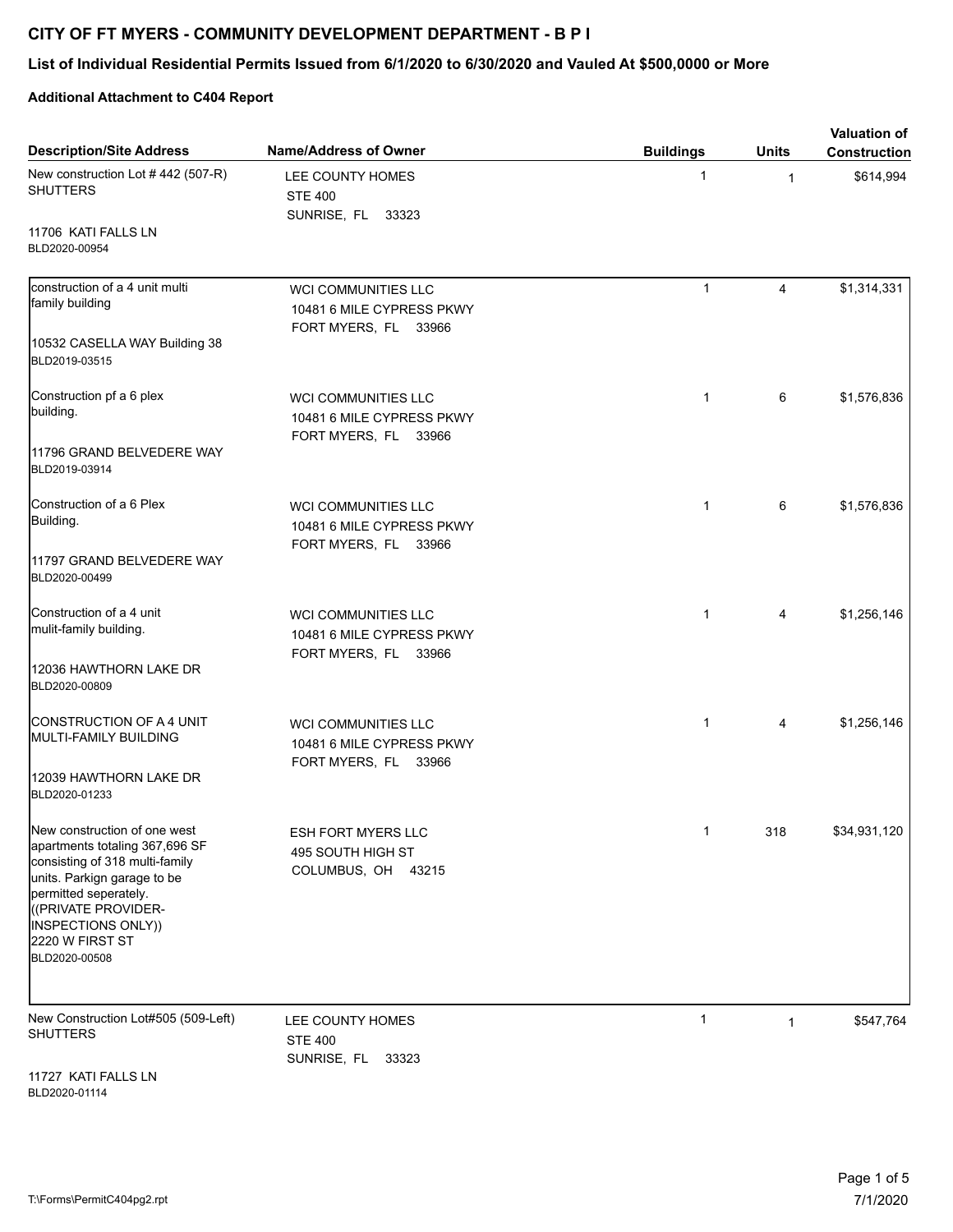| <b>Description/Site Address</b>                                                                                                                                                                       | <b>Name/Address of Owner</b>                                                    | <b>Buildings</b> | <b>Units</b> | <b>Valuation of</b><br><b>Construction</b> |
|-------------------------------------------------------------------------------------------------------------------------------------------------------------------------------------------------------|---------------------------------------------------------------------------------|------------------|--------------|--------------------------------------------|
| construction of a 4 unit multi<br>family building<br>10532 CASELLA WAY Building 38                                                                                                                    | <b>WCI COMMUNITIES LLC</b><br>10481 6 MILE CYPRESS PKWY<br>FORT MYERS, FL 33966 | $\mathbf{1}$     | 4            | \$1,314,331                                |
| BLD2019-03515                                                                                                                                                                                         |                                                                                 |                  |              |                                            |
| Construction pf a 6 plex<br>building.                                                                                                                                                                 | <b>WCI COMMUNITIES LLC</b><br>10481 6 MILE CYPRESS PKWY<br>FORT MYERS, FL 33966 | $\mathbf{1}$     | 6            | \$1,576,836                                |
| 11796 GRAND BELVEDERE WAY<br>BLD2019-03914                                                                                                                                                            |                                                                                 |                  |              |                                            |
| Construction of a 6 Plex<br>Building.                                                                                                                                                                 | <b>WCI COMMUNITIES LLC</b><br>10481 6 MILE CYPRESS PKWY<br>FORT MYERS, FL 33966 | $\mathbf{1}$     | 6            | \$1,576,836                                |
| 11797 GRAND BELVEDERE WAY<br>BLD2020-00499                                                                                                                                                            |                                                                                 |                  |              |                                            |
| Construction of a 4 unit<br>mulit-family building.                                                                                                                                                    | <b>WCI COMMUNITIES LLC</b><br>10481 6 MILE CYPRESS PKWY<br>FORT MYERS, FL 33966 | 1                | 4            | \$1,256,146                                |
| 12036 HAWTHORN LAKE DR<br>BLD2020-00809                                                                                                                                                               |                                                                                 |                  |              |                                            |
| CONSTRUCTION OF A 4 UNIT<br><b>I</b> MULTI-FAMILY BUILDING                                                                                                                                            | <b>WCI COMMUNITIES LLC</b><br>10481 6 MILE CYPRESS PKWY<br>FORT MYERS, FL 33966 | $\mathbf{1}$     | 4            | \$1,256,146                                |
| 12039 HAWTHORN LAKE DR<br>BLD2020-01233                                                                                                                                                               |                                                                                 |                  |              |                                            |
| New construction of one west<br>apartments totaling 367,696 SF<br>consisting of 318 multi-family<br>units. Parkign garage to be<br>permitted seperately.<br>((PRIVATE PROVIDER-<br>INSPECTIONS ONLY)) | <b>ESH FORT MYERS LLC</b><br>495 SOUTH HIGH ST<br>COLUMBUS, OH 43215            | $\mathbf{1}$     | 318          | \$34,931,120                               |
| 2220 W FIRST ST<br>BLD2020-00508                                                                                                                                                                      |                                                                                 |                  |              |                                            |
| Construction of a Single Family<br>Residence. LOT R003 SHUTTERS                                                                                                                                       | <b>WCI COMMUNITIES LLC</b><br>10481 6 MILE CYPRESS PKWY<br>FORT MYERS, FL 33966 | $\mathbf{1}$     | $\mathbf{1}$ | \$521,067                                  |

11901 HICKORY ESTATE CIR BLD2020-01393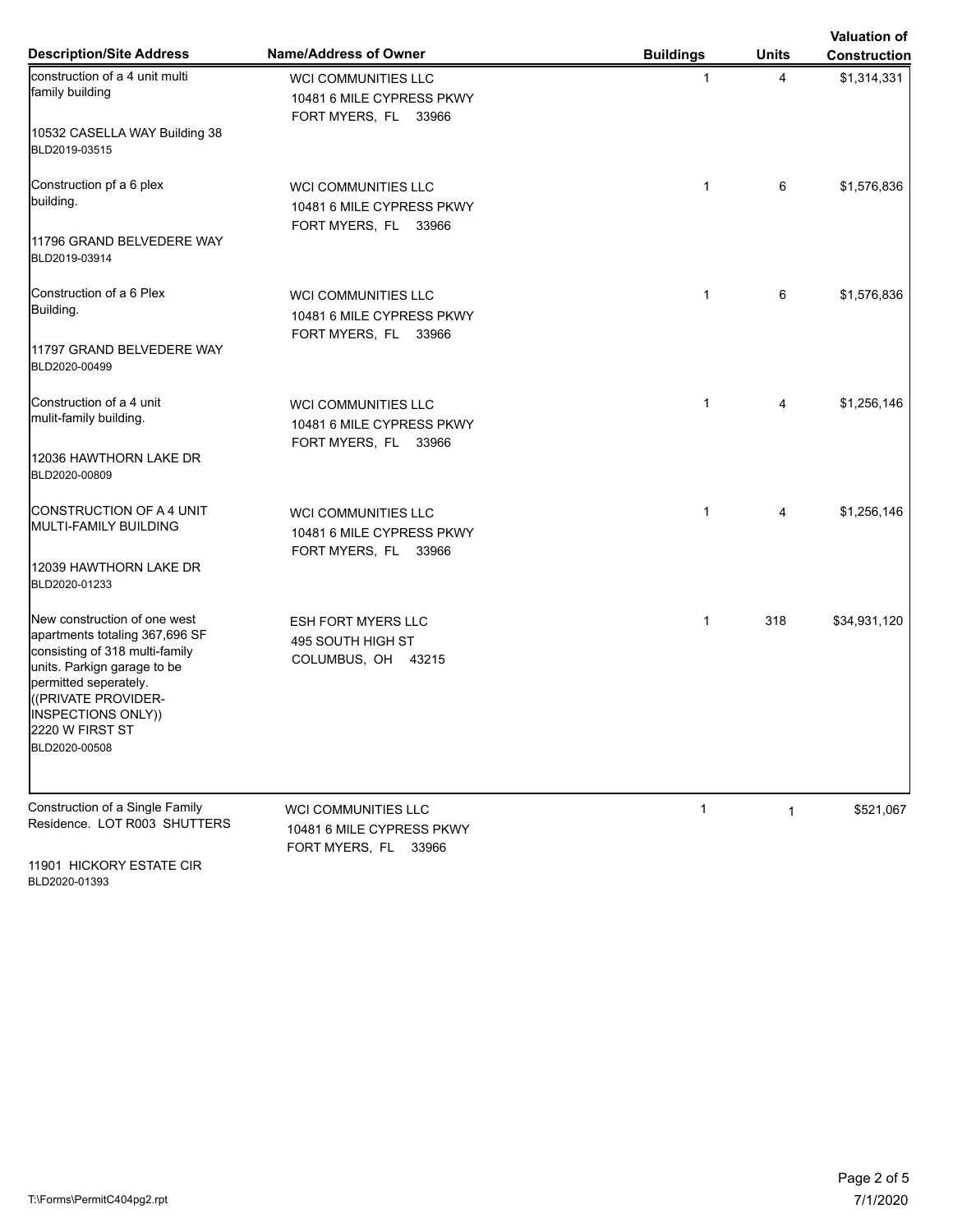| <b>Description/Site Address</b>                                                                                                                                                 | <b>Name/Address of Owner</b>                                                    | <b>Buildings</b> | <b>Units</b> | <b>Valuation of</b><br><b>Construction</b> |
|---------------------------------------------------------------------------------------------------------------------------------------------------------------------------------|---------------------------------------------------------------------------------|------------------|--------------|--------------------------------------------|
| construction of a 4 unit multi<br>family building                                                                                                                               | <b>WCI COMMUNITIES LLC</b><br>10481 6 MILE CYPRESS PKWY<br>FORT MYERS, FL 33966 | $\mathbf{1}$     | 4            | \$1,314,331                                |
| 10532 CASELLA WAY Building 38<br>BLD2019-03515                                                                                                                                  |                                                                                 |                  |              |                                            |
| Construction pf a 6 plex<br>building.                                                                                                                                           | <b>WCI COMMUNITIES LLC</b><br>10481 6 MILE CYPRESS PKWY<br>FORT MYERS, FL 33966 | $\mathbf{1}$     | 6            | \$1,576,836                                |
| 11796 GRAND BELVEDERE WAY<br>BLD2019-03914                                                                                                                                      |                                                                                 |                  |              |                                            |
| Construction of a 6 Plex<br>Building.                                                                                                                                           | <b>WCI COMMUNITIES LLC</b><br>10481 6 MILE CYPRESS PKWY<br>FORT MYERS, FL 33966 | $\mathbf{1}$     | 6            | \$1,576,836                                |
| 11797 GRAND BELVEDERE WAY<br>BLD2020-00499                                                                                                                                      |                                                                                 |                  |              |                                            |
| Construction of a 4 unit<br>mulit-family building.                                                                                                                              | <b>WCI COMMUNITIES LLC</b><br>10481 6 MILE CYPRESS PKWY<br>FORT MYERS, FL 33966 | 1                | 4            | \$1,256,146                                |
| 12036 HAWTHORN LAKE DR<br>BLD2020-00809                                                                                                                                         |                                                                                 |                  |              |                                            |
| CONSTRUCTION OF A 4 UNIT<br><b>I</b> MULTI-FAMILY BUILDING                                                                                                                      | <b>WCI COMMUNITIES LLC</b><br>10481 6 MILE CYPRESS PKWY<br>FORT MYERS, FL 33966 | $\mathbf{1}$     | 4            | \$1,256,146                                |
| 12039 HAWTHORN LAKE DR<br>BLD2020-01233                                                                                                                                         |                                                                                 |                  |              |                                            |
| New construction of one west<br>apartments totaling 367,696 SF<br>consisting of 318 multi-family<br>units. Parkign garage to be<br>permitted seperately.<br>((PRIVATE PROVIDER- | <b>ESH FORT MYERS LLC</b><br>495 SOUTH HIGH ST<br>COLUMBUS, OH 43215            | $\mathbf{1}$     | 318          | \$34,931,120                               |
| INSPECTIONS ONLY))<br>2220 W FIRST ST<br>BLD2020-00508                                                                                                                          |                                                                                 |                  |              |                                            |
| Construction of a single family<br>residence. SHUTTERS                                                                                                                          | CALATLANTIC GROUP INC<br>10481 BEN C PRATT<br>FORT MYERS, FL 33966              | $\mathbf{1}$     | $\mathbf{1}$ | \$501,106                                  |

4349 TEABERRY LN BLD2020-01391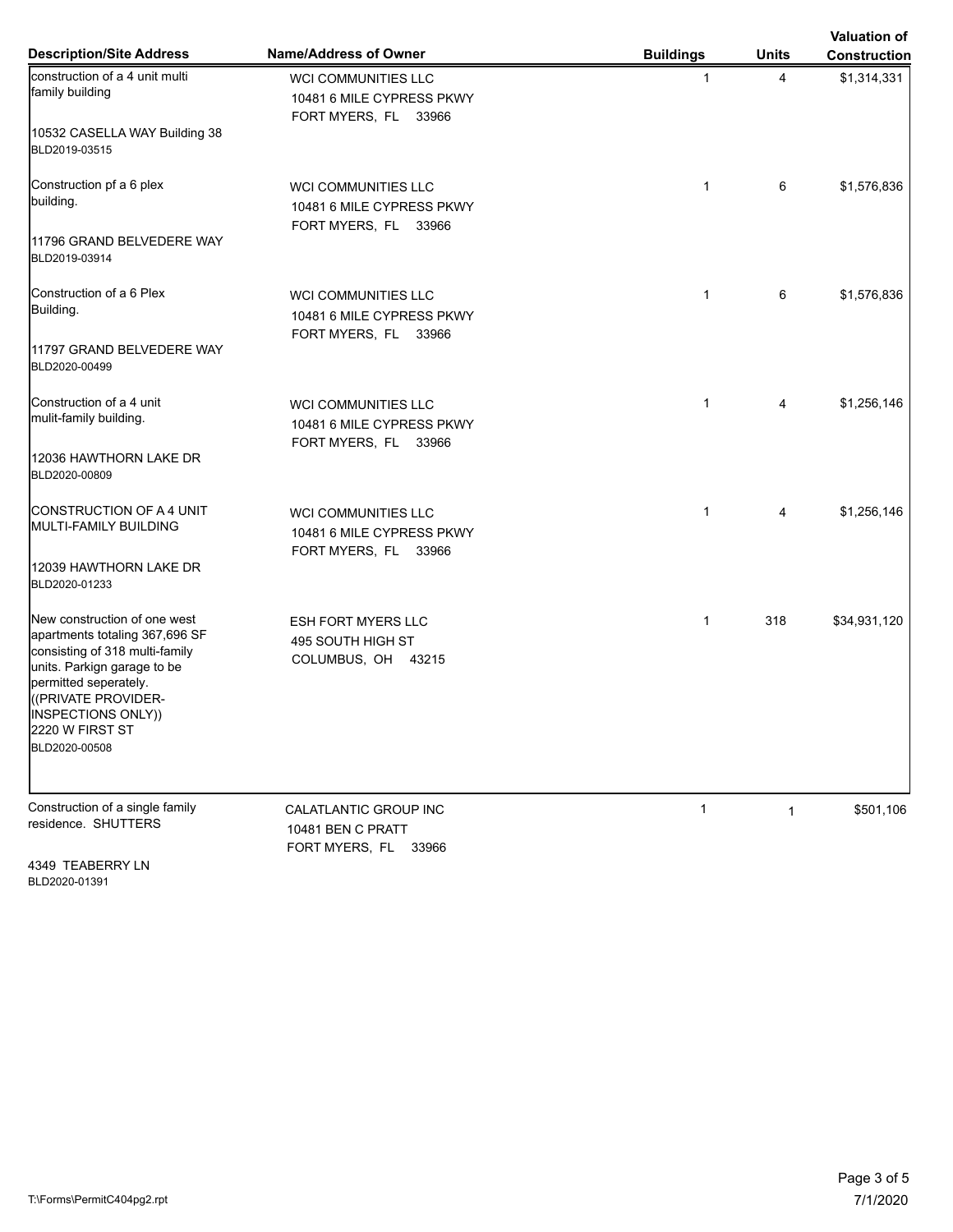| <b>Description/Site Address</b>                                                                                                                                                                       | Name/Address of Owner                                                                | <b>Buildings</b> | <b>Units</b> | <b>Valuation of</b><br><b>Construction</b> |
|-------------------------------------------------------------------------------------------------------------------------------------------------------------------------------------------------------|--------------------------------------------------------------------------------------|------------------|--------------|--------------------------------------------|
| construction of a 4 unit multi<br>family building                                                                                                                                                     | WCI COMMUNITIES LLC<br>10481 6 MILE CYPRESS PKWY<br>FORT MYERS, FL 33966             | $\mathbf{1}$     | 4            | \$1,314,331                                |
| 10532 CASELLA WAY Building 38<br>BLD2019-03515                                                                                                                                                        |                                                                                      |                  |              |                                            |
| Construction pf a 6 plex<br>building.                                                                                                                                                                 | <b>WCI COMMUNITIES LLC</b><br>10481 6 MILE CYPRESS PKWY<br>FORT MYERS, FL 33966      | $\mathbf{1}$     | 6            | \$1,576,836                                |
| 11796 GRAND BELVEDERE WAY<br>BLD2019-03914                                                                                                                                                            |                                                                                      |                  |              |                                            |
| Construction of a 6 Plex<br>Building.                                                                                                                                                                 | <b>WCI COMMUNITIES LLC</b><br>10481 6 MILE CYPRESS PKWY<br>FORT MYERS, FL 33966      | $\mathbf{1}$     | 6            | \$1,576,836                                |
| 11797 GRAND BELVEDERE WAY<br>BLD2020-00499                                                                                                                                                            |                                                                                      |                  |              |                                            |
| Construction of a 4 unit<br>mulit-family building.                                                                                                                                                    | WCI COMMUNITIES LLC<br>10481 6 MILE CYPRESS PKWY<br>FORT MYERS, FL 33966             | $\mathbf{1}$     | 4            | \$1,256,146                                |
| 12036 HAWTHORN LAKE DR<br>BLD2020-00809                                                                                                                                                               |                                                                                      |                  |              |                                            |
| CONSTRUCTION OF A 4 UNIT<br> MULTI-FAMILY BUILDING                                                                                                                                                    | WCI COMMUNITIES LLC<br>10481 6 MILE CYPRESS PKWY<br>FORT MYERS, FL 33966             | $\mathbf{1}$     | 4            | \$1,256,146                                |
| 12039 HAWTHORN LAKE DR<br>BLD2020-01233                                                                                                                                                               |                                                                                      |                  |              |                                            |
| New construction of one west<br>apartments totaling 367,696 SF<br>consisting of 318 multi-family<br>units. Parkign garage to be<br>permitted seperately.<br>((PRIVATE PROVIDER-<br>INSPECTIONS ONLY)) | <b>ESH FORT MYERS LLC</b><br>495 SOUTH HIGH ST<br>COLUMBUS, OH 43215                 | $\mathbf{1}$     | 318          | \$34,931,120                               |
| 2220 W FIRST ST<br>BLD2020-00508                                                                                                                                                                      |                                                                                      |                  |              |                                            |
| Construction of a New Single Family<br>Home. LOT#66 SHUTTERS                                                                                                                                          | PULTE HOME COMPANY LLC<br>24311 WALDEN CENTER DR STE 300<br>BONITA SPRINGS, FL 34134 | $\mathbf{1}$     | $\mathbf{1}$ | \$634,710                                  |

4757 IMPERIAL EAGLE LN BLD2020-01430